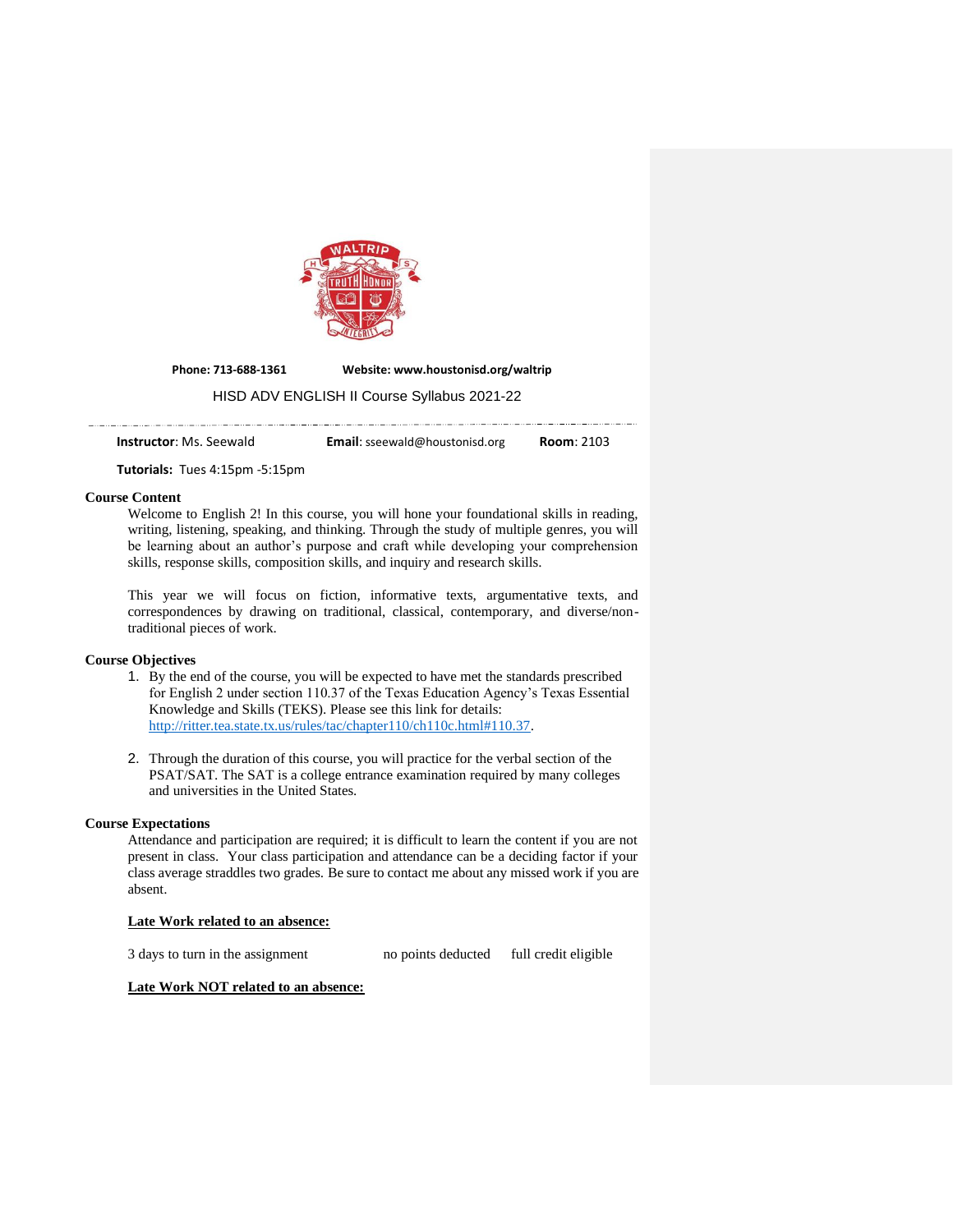| 1 day late      | $-10$ points                    | max 90 |                  |
|-----------------|---------------------------------|--------|------------------|
| 2 days late     | $-20$ points                    | max 80 |                  |
| 3 days late     | -30 points                      | max 70 |                  |
| 4 days late     | $-40$ points                    | max 60 | Commented [BD1]: |
| 5 days or later | zero assigned to the grade book |        |                  |

#### **Academic Dishonesty:**

Except during designated group work, you are expected to complete homework, class work, and tests on your own. If you use someone else's work—even a phrase—in an essay or assignment, or talk to others during a NO TALKING assignment, such as a quiz or test, you will receive a ZERO and your parents will be notified of what has occurred. If you copy or otherwise cheat, you will receive a ZERO and your parents will be notified of what has occurred. Cheating is morally unacceptable and will not be tolerated, but more importantly, cheating does not prepare you to make it on your own.

#### **Text**

Pearson's My Perspectives, Grade 10 Various novels

#### **Grading Scale**

Grading will be based on points. If a vocabulary quiz has 10 possible points, then simply divide the number of points you received by the number of possible points to arrive at a percentage. The following grade weights will be used to determine your 6-week grades:

| Classwork/Homework  | 50% |
|---------------------|-----|
| Test/Project/Quiz   | 30% |
| Daily/Participation | 20% |

#### **Daily Required Materials** (\*In-person classes)

| Charged Power-up laptop         |                                  |
|---------------------------------|----------------------------------|
| Composition Book                | *1 box Kleenex                   |
| Notebook paper                  | *1 pack of colored printer paper |
| Blue/Black Ink Pens and Pencils | *Folder with 2 pockets           |
| Multicolored Highlighters       | *1 pack of index cards           |
| Independent reading book        | *1 bottle hand sanitizer         |

#### **Cycle Overview**

#### **Cycle 1:**

In Cycle 1, students are introduced to the various metacognitive strategies that strong readers engage in as they read. Students will read texts in a variety of genres and consider the theme of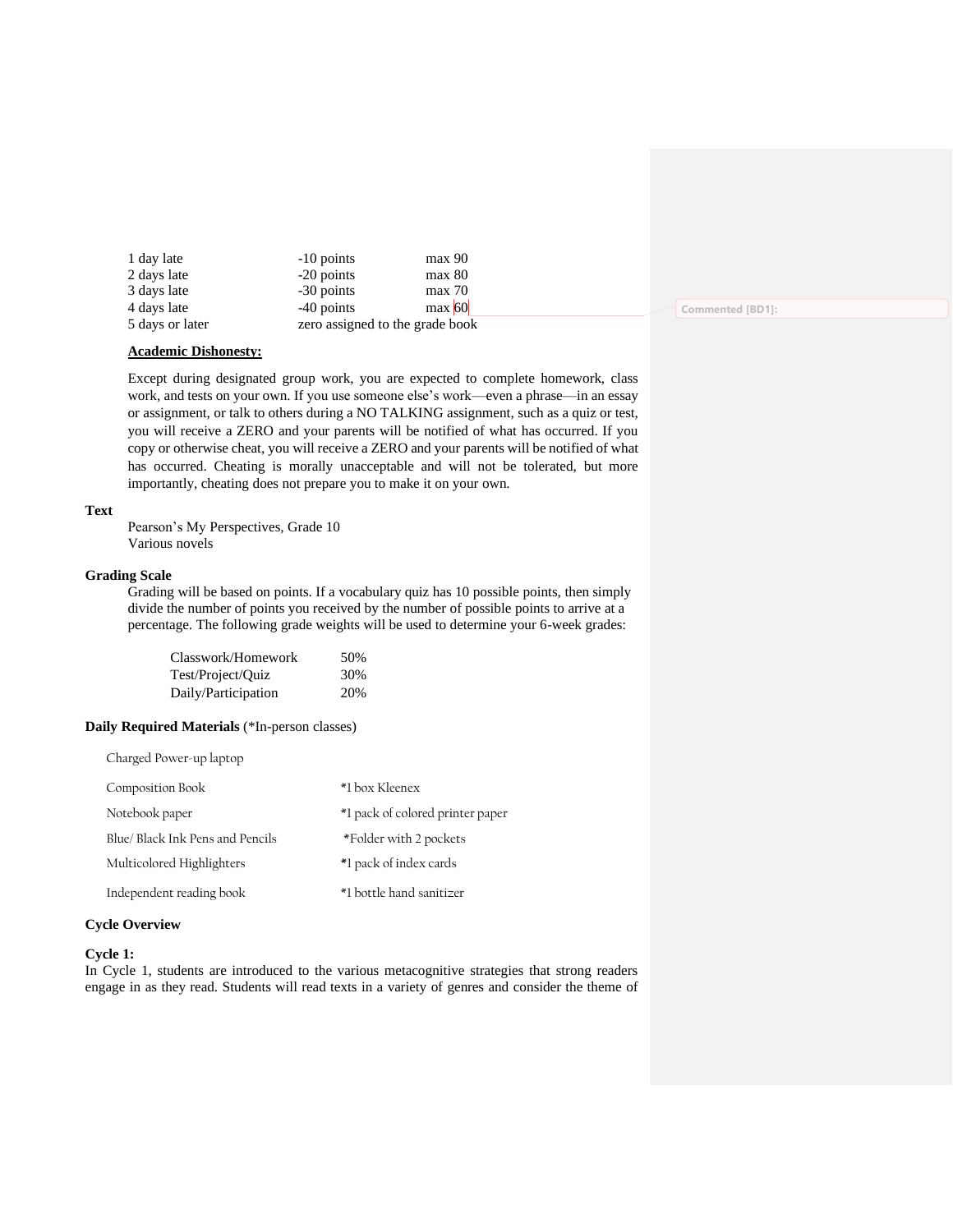fear, as well as the impact of fear on our actions. The unit will begin with a diagnostic personal essay and close with an argumentative essay.

In addition to addressing the focus standards of the unit, students will engage in daily supported independent reading and low stakes writing.

# **Cycle 2:**

In Cycle 2, students utilize research and inquiry skills as they participate in a book club and read supplementary texts to collect information. The unit closes with an informational essay.

In addition to addressing the focus standards of the unit, students will engage in daily supported independent reading and low stakes writing.

#### **Cycle 3:**

Cycle 3 explores themes through an anchor text and other supporting genres, including argumentative texts. As students consider these themes, they will gather insight to use in a STAAR-like argumentative essay.

In addition to addressing the focus standards of the unit, students will engage in daily supported independent reading and low stakes writing.

## **Cycle 4:**

In Cycle 4, students will read and analyze literature. Throughout this unit, students will engage in a book as they review STAAR-tested genres, and they will also workshop an essay they have previously written to make it STAAR-ready.

In addition to addressing the focus standards of the unit, students will engage in daily supported independent reading and low stakes writing.

# **Cycle 5:**

Cycle 5 asks students to explore big ideas through a series of short fiction and multi-genre supporting texts. Through these texts, students will identify various elements of fiction and writing, and will close the unit with a narrative piece in a genre of their choosing.

In addition to addressing the focus standards of the unit, students will engage in daily supported independent reading and lows-takes writing.

#### **Cycle 6:**

Unit 6 explores events occurring in our community, country, and around the world using an epic text as an anchor text. Students will write a literary analysis based on a genre study of various responses to literature to prepare for writing products into the upcoming school year.